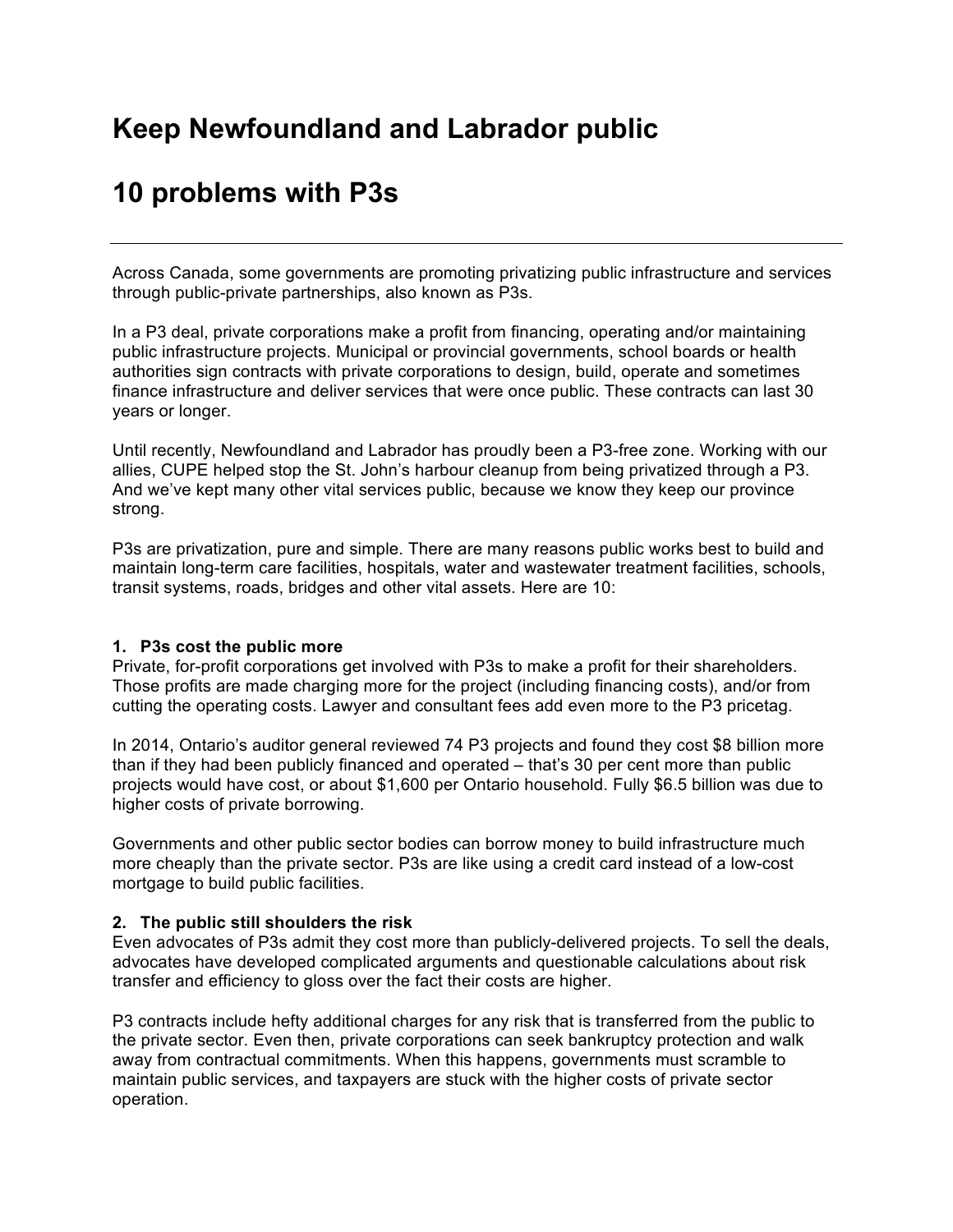Provincial auditors general have found that the way government agencies promoting privatization analyze P3 projects is biased, and does not take into account the higher cost of private financing. In Ontario, the auditor found no evidence to back claims P3 projects shifted risk to corporations.

## **3. P3s hurt workers**

P3 contracts often involve outsourcing good public sector jobs to for-profit operators. This can involve all jobs or some types of jobs such as cleaning, maintenance or food preparation. Ultimately, the for-profit operator seeks to maximize profits by cutting corners and doing more work with fewer staff. Furthermore, the tight budgets that come with higher-cost P3s can also lead to deteriorating wages and working conditions. Finally, there are no guarantees that jobs will be protected over the life of a P3, even if there are initial promises of job security. As one example, nearly 400 jobs have been cut since the North Bay P3 hospital opened in 2011.

## **4. P3s operate in secrecy**

Privatization means details about financing and operations are hidden from the public. P3 contracts involve lengthy and complex negotiations behind closed doors. Unlike governments, private corporations are not subject to the *Freedom of Information Act*. This means residents don't have access to information about the environmental and economic actions of companies. Most so-called 'Value for Money' reports about P3s edit out important financial information about how that value was calculated. This means we can't accurately assess the true costs of privatization.

## **5. We lose public control and accountability**

Private corporations answer to shareholders – not residents and elected officials. The mandate of shareholders is to ensure profitable and growing businesses. Our governments answer to the public. At best, P3s blur the lines of accountability and responsibility. Basic public services like health care, water and wastewater treatment should respond to the priorities of the people that rely on them, not the profit motives of shareholders.

## **6. Multi-decade contracts limit flexibility and responsiveness**

P3 contracts lock local governments into multi-decade deals with private companies. As technology improves and community needs change, P3 contracts tie the hands of municipalities, provincial governments, or school boards that want to adapt and evolve. Changes can only be made after re-opening contracts, and come at a high price. With trade deals like CETA coming into force, governments will find it difficult or impossible to end a P3 when it goes bad.

# **7. Local businesses lose out to large corporations**

Governments have always relied on private, home-grown, companies to design and build public infrastructure. P3 contracts price small and medium-sized companies out of the game. Only large corporations can provide the up-front financial backing the deals demand, and engage in complex P3 negotiations. This means local design and construction firms can't bid on projects. It also means, in the long term, that many decisions about local services are being made in corporate head offices, not in communities.

## **8. Money and jobs leave the community**

Public services offer local residents good jobs in the community. These jobs provide opportunities to train and enhance the skills and experience of residents, and in turn strengthen the area's resiliency. This is crucial in tough economic times. And projects in the hands of local